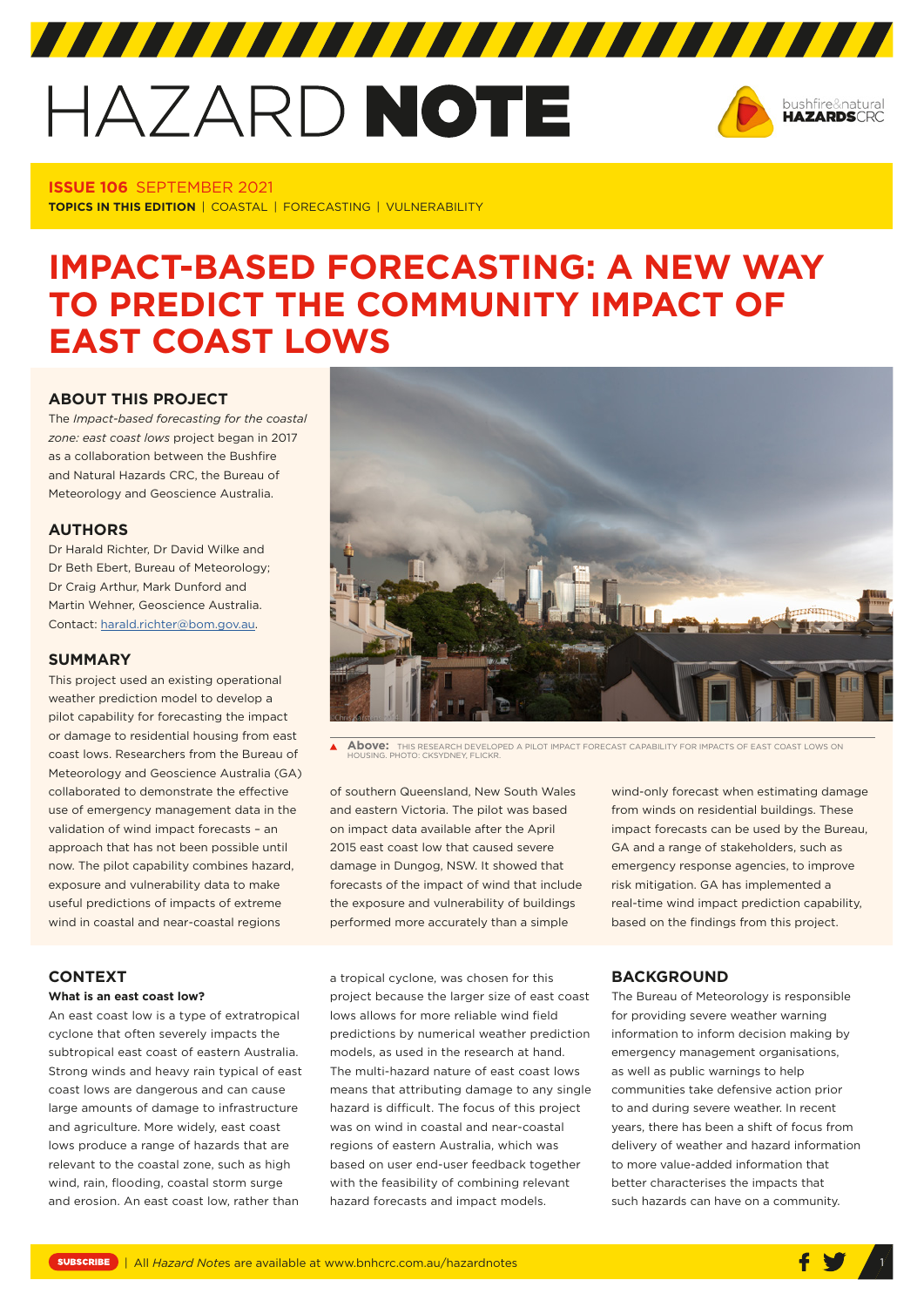

Currently, hazard forecasts in Australia are based on meteorological analysis and interpretation of observations (satellite and radar observations, for example) or the longer-ranging prediction from numerical weather prediction models. Trained forecasters, through the application of local knowledge and informed by years of experience issuing and verifying forecasts, can add additional value to these hazard forecasts.

But there have been substantial improvements in numerical model and human-based forecast accuracy over the last few decades, and the availability of higher-resolution and ensemble-based models means that the potential for more specific forecasts is increasing. Now, forecasts and warnings that focus on the impact of weather are more of a possibility.

Impact may be qualified and/or quantified by integrating hazard forecasts with data about community vulnerability, exposure to the hazard, and localised damage. Weather services and emergency management agencies can then translate this information into predicted impact and warnings that improve community safety.

Impact forecasting generally requires three fundamental inputs or types of information:

- 1. **Hazard:** what causes the damage (winds, rainfall, flooding etc) and are there any cascading effects (e.g. landslides)?
- 2. **Exposure:** what assets might be affected by the hazards (people, buildings, agriculture etc) and how badly?
- 3. **Vulnerability:** how much damage will be caused by the hazard specified?

These three inputs can then be used to estimate impact and risk, producing an impact-based forecast.



 $\blacktriangle$ **Figure 1:** IMPACT IS THE INTERSECTION OF A HAZARD, AND THE VULNERABILITY AND EXPOSURE OF INDIVIDUALS, COMMUNITIES AND ASSETS TO THAT HAZARD. CREDIT: SCHROETER ET AL. (2021).

The ability to develop impact assessments has been applied generally within the natural hazard risk modelling community, however the ability to integrate such assessments into a forecasting and warning process currently does not exist in Australia. This project developed and tested an impact forecast capability that integrates existing numerical weather forecasts, exposure data and vulnerability relationships at the community level.

#### **BUSHFIRE AND NATURAL HAZARDS CRC RESEARCH**

This project tested current models and established an end-to-end impact forecast capability. The capability was originally developed using data from the April 2015 east coast low, which resulted in severe and widespread damage to Dungog, New South Wales.

The capability (see workflow in Figure 2) collects hazard, exposure and vulnerability data that combine to create impact estimates for residential properties in coastal zones. Through Geoscience Australia's (GA) open-source Hazard Impact software (HazImp), these estimates can then be made available to the Bureau's forecasters through an internal visual weather system (VisualWx), and then from the Bureau to emergency response agencies and other stakeholders in the emergency management sector.

- **Hazard data** were derived from the Australian Community Climate Earth System Simulator-Suite 3 (ACCESS-C3) weather forecasting model, which produces hourly wind outputs, and the Bureau Atmospheric high-resolution Regional Reanalysis for Australia (BARRA) tool, which provided high-resolution 1.5 km wind gust grids.
- **Exposure data**, including building locations and attributes, were derived from the National Exposure Information System (NEXIS) developed by GA, which provided building locations, as well as structural, economic and demographic attributes at an individual building level.
- **Vulnerability data** from available damage surveys were examined but were not suitable for vulnerability curve development.

Researchers also modified GA's HazImp software to ensure that data from ACCESS-C3 could be entered, and to ensure that the software would produce geospatial data that can be easily used and visualised in programs such as VisualWx. The result is the successful development of a proofof-concept system that demonstrates



 $\blacktriangle$ **Figure 2:** THE IMPACT FORECAST CAPABILITY WORKFLOW, WHICH COLLECTS HIGH-RESOLUTION HAZARD, EXPOSURE AND<br>VULNERABILITY DATA TO PRODUCE A SPATIAL DISPLAY OF IMPACTS IN THE BUREAU'S DATA DISPLAY SYSTEM, VISUAL WEATHER<br>(VISUA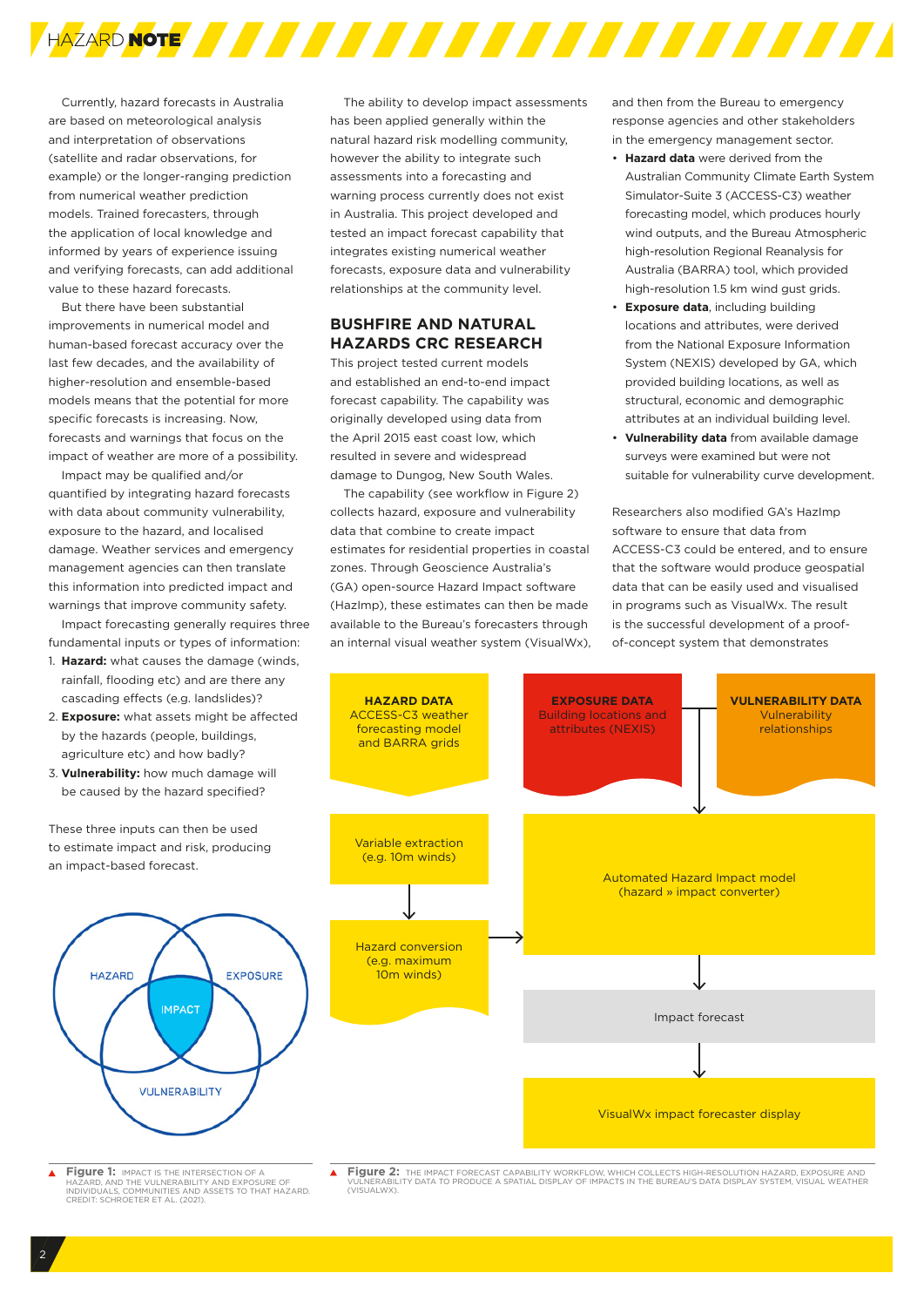



**Figure 3:** FIRST SAMPLE OF SPATIAL IMPACT OUTPUT FROM HAZIMP, DISPLAYED THROUGH THE BUREAU'S OPERATIONAL DISPLAY SYSTEM, VISUALWX. THE MAP SHOWS THE IMPACT TO THE<br>NEWCASTLE AND LAKE MACQUARIE AREA IN NSW, DURING THE EAST

that high-resolution weather forecast models, exposure data and vulnerability relationship estimates have reached a stage of technological maturity that allows for the production of more meaningful wind impact estimates for residential buildings. The first ever spatial impact output using GA's HazImp software, displayed through the Bureau's VisualWx, can be seen in Figure 3.

#### **KEY FINDINGS**

This project successfully demonstrated a wind impact forecast capability, applicable to residential buildings in coastal zones. Other key findings or developments from this project include:

#### **Refining accuracy of vulnerability data**

Researchers found that the wind-related damage that occurred at Dungog in April 2015 was mostly due to falling trees, rather than structural building damage caused by wind itself. This intermediary damage complicates the way that vulnerability is calculated, and affects the subsequent calculations in the impact forecast, given that falling trees are the result of multiple other factors aside from just strong winds. Researchers provided a recommendation to the NSW State Emergency Service to amend the damage

accuracy in their data, to improve the overall accuracy of vulnerability data being fed into the capability by categorising and linking the damage to the hazard that caused it.

#### **Improving wind impact assessments**

To evaluate the performance of the wind impact forecasts, researchers processed all the available damage data for the Dungog event to remove damage reports due to fallen trees, rain ingress and flood inundation. Such filtering leaves only those damage reports that are due to direct wind damage to residential buildings. Results showed that the inclusion of exposure and vulnerability information can successfully outperform a forecast that only uses a plain wind hazard prediction. In other words, the Dungog case study suggests that the extra effort needed for the inclusion of exposure and vulnerability information is a promising approach in the pursuit of more accurate forecasts of wind impact or damage in Australia. To gain a better understanding of how other agencies have approached the wind impact prediction problem, researchers also conducted an extensive literature search which resulted in a selective summary of meteorological hazard impact prediction systems (see Schroeter et al. 2021, Further Reading, page 4).

#### **Assessing available exposure information in towns like Dungog**

Researchers explored the quality of available exposure information for residential buildings in Dungog. For this specific location, exposure information was statistically derived from surveyed exposure data available from neighbouring towns, such as Newcastle or Alexandria, and not from buildings in Dungog itself. Using a desktop exposure survey, researchers compared the actual buildings in Dungog with the data provided from NEXIS and found that the data did not accurately reflect Dungog's buildings on a buildingby-building basis. This highlights the need for a national impact forecasting system that uses accurate and nationally consistent exposure data for each specific area.

#### **HOW COULD THIS RESEARCH BE USED?**

The impact forecast capability is still in pilot mode and is therefore not yet widely available for use.

However, researchers conducted two workshops in 2019 and 2020, with emergency management agencies and Bureau meteorologists, to demonstrate the use of the capability. In the workshops, researchers demonstrated that wind